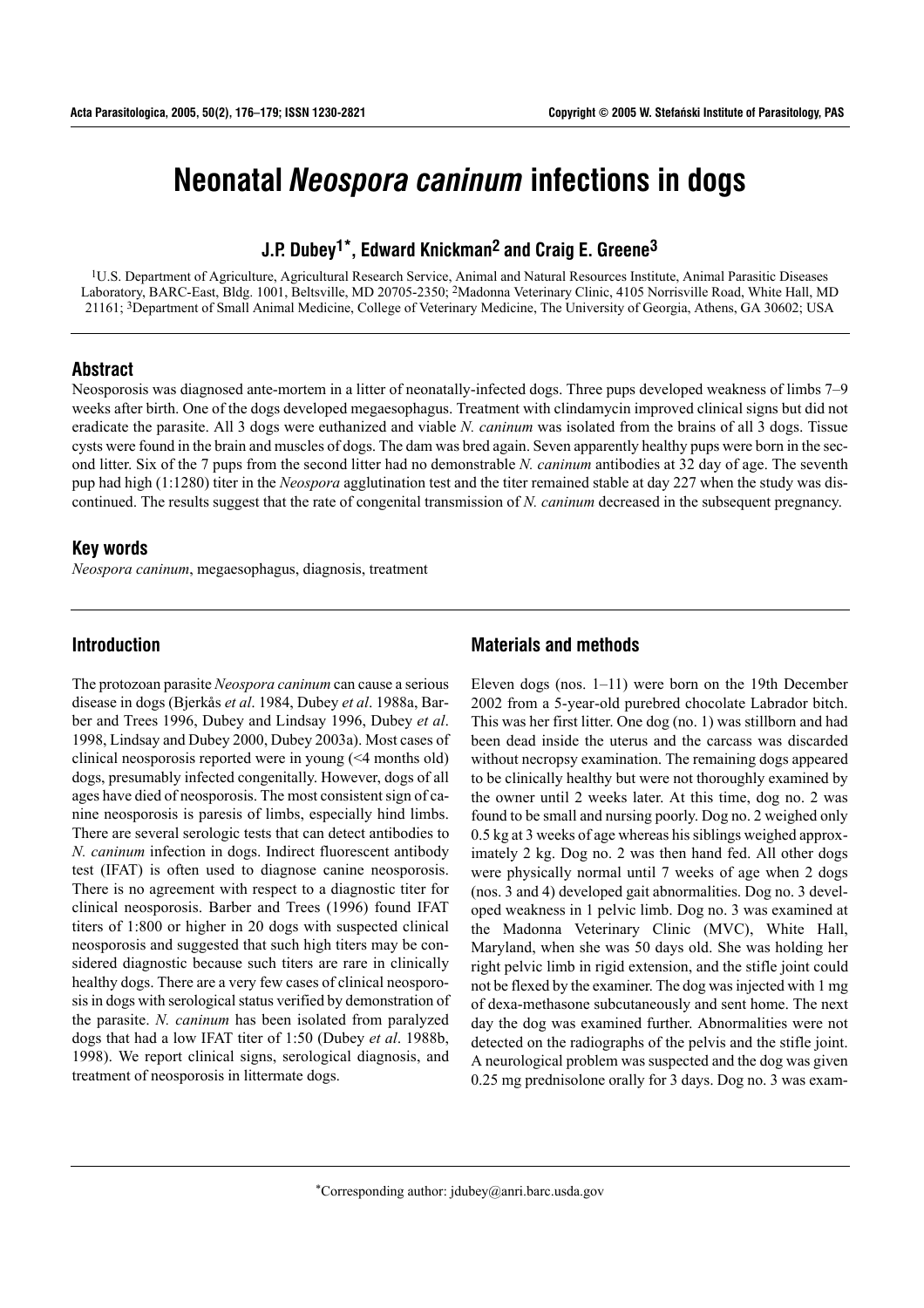ined again at MVC at 54 days of age. Her stifle joint flexed only to a 90 degree angle. Hematological abnormalities were: increased serum creatinine kinase (1370 U/l, reference range 59–895 U/l), and alkaline phosphatase (140 U/l, reference range  $5-131$  U/l) activities, increased lymphocytes (8042) cells/ $\mu$ l, reference range 690–4500 cells/ $\mu$ l), eosinophils  $(1431 \text{cells/}\mu\text{I}$ , normal range up to  $1200 \text{ cells/}\mu\text{I}$ ) and increased white blood cells  $(15.9 \times 10^3 \text{ cells/µl}, \text{range } 4.0-15.5 \text{ cells/µl}).$ Differential diagnosis for the neuromuscular dysfunction included inherited myopathy, neosporosis, and toxoplasmosis. Clindamycin (Pharmacia and Upjohn, New Jersey, USA, 50 mg/kg, twice daily) was initially prescribed for 2 weeks while waiting for serological testing results (Table I).

Dog no. 4 also developed pelvic limb stiffness and was squatting 1 day after dog no. 3 developed limb weakness. Dog no. 4 was examined at MVC at 54 days of age. This dog had the same signs as dog no. 3 and was struggling to walk on all 4 limbs. Dog no. 4 was treated similarly to dog no. 3. Both dogs were given oral clindamycin (50 mg/kg) for a total of 62 days until euthanasia. Both dogs were euthanized with pentobarbital when they were 116 days old because they were not improving clinically despite treatment.

Dog no. 2 did not develop any clinical signs of illness until 9 weeks of age, when he started to fall over. His condition worsened over the following 2 days. Treatment with oral clindamycin was then started immediately and continued for 14 days. The dog's physical condition dramatically improved after 3 days of treatment. The dog weighed 5.5 kg when 64 days old. He was brought to MVC again when he was 3 months old because of vomiting, dysphagia, and restlessness. He was treated with clindamycin for 14 days, along with fluid therapy. A week later he was diagnosed with megaesophagus, which was identified by thoracic radiography. Treatment was instituted with injectable clindamycin (50 mg/kg, twice daily) and the treatment continued until euthanasia. The dog showed some clinical improvement but was euthanized because of deterioration in his condition when the dog was 4.5 months old. Dogs nos. 5 to 11 were sold before *Neospora* testing but apparently remained clinically healthy. Retrospectively, blood sera were obtained from dogs nos.  $5-7$  when they were 99 days old.

Sera from dogs were examined for antibodies to *N. caninum* using the indirect fluorescent antibody test (IFAT, Dubey *et al*. 1988b, cut-off 1:25), direct *Neospora* agglutination test (NAT, Romand *et al*. 1998, cut-off 1:25), and by competitive inhibition ELISA (Baszler *et al*. 1996, 2001; % inhibition, kit controls: negative =  $0$ , positive =  $70.5$ ). Sera from dogs were also examined for antibodies to *Toxoplasma gondii* using the modified agglutination test (MAT, Dubey and Desmonts 1987, cut–off 1:25). For bleeding schedule see Table I. Sera from all dogs from all bleedings were examined in each test at the same time to avoid day-to-day variation.

Complete necropsy examinations were performed on all 3 dogs and their tissues were examined histologically and for isolation of *N*. *caninum* as described (Dubey *et al*. 2004).

#### **Results**

All 3 dogs had antibodies (NAT 1:100 or higher) to *N. caninum* at the time of necropsy. Antibodies to *T*. *gondii* were not found in 1:25 dilution of serum from any of the 3 dogs (Table I). The NAT titers of dogs nos. 5–7 at 99 day of age were negative at 1:25 dilution.

The dam was rebred to the same sire and 7 healthy pups  $(nos.12–18)$  were born 18 months after the birth of the first infected litter. The NAT titer of the dam before, during, and after birth remained at 1:160. The dam and the pups were serologically tested by the use of NAT, 32 days after birth. Six of the 7 pups were seronegative at 1:20 dilution of the serum and 1 pup (no. 12) and the dam had a NAT titer of 1:160. The NAT titers of the pup no.12 remained stable at 1:1280 at 51, 93, and 227 day of age. Pup no. 12 was hysterectomyzed at 227 day of age and thus we could not study congenital infection in its progeny.

**Table I.** Serological examination for *Neospora caninum* and *Toxoplasma gondii*

| Dog no. | Age (days)       |     | N. caninum  |              | T. gondii |
|---------|------------------|-----|-------------|--------------|-----------|
|         |                  | NAT | <b>IFAT</b> | <b>ELISA</b> | MAT       |
| 2       | 77               | 400 | 800         | 90.8         | $<$ 25    |
|         | 113              | 400 | 400         | 89.7         | <25       |
| 3       | 77               | 800 | 3200        | 87.6         | <25       |
|         | 106              | 400 | 400         | 82.7         | <25       |
| 4       | 77               | 400 | 800         | 91.7         | <25       |
|         | 106              | 100 | 200         | 89.2         | <25       |
| Dam     | 113 <sup>a</sup> | 50  | 100         | 90.4         | $<$ 25    |
|         | 276a             | 100 | Not done    | 86.2         | <25       |

aDay after parturition.

Lesions were confined to the brain and muscles. The encephalitis was characterized by multifocal gliosis and, perivascular infiltration with mononuclear cells and minimal necrosis of neural tissue. Among the 3 dogs, encephalitis was most severe in dog no. 4. In all 3 dogs, lesions were more severe in the cerebrum than in the midbrain. Intact, degenerating, and ruptured tissue cysts were seen associated with lesions. Tissue cysts and bradyzoites had ultrastructural features of *N. caninum* and they stained positively with BAG-1 antibodies to *T. gondii* (Dubey *et al*. 2004). A few intact tissue cysts were present in neural tissue without any inflammation.

The degree of myositis varied in 3 dogs. The myositis in gastrocnemius was characterized by interstitial fibrosis, fragmentation and basophilia of myocytes and mononuclear cell infiltration. In dog no. 2 there was non-suppurative myositis involving the gastrocnemius but protozoa were not seen. Tissue cysts without any inflammation were seen in the masseter muscle of dog no. 2. There was also severe esophagitis in dog no. 2 and tissue cysts were seen in myocytes. In dog no. 3 myositis was confined to gastrocnemius but protozoa were not seen. In dog no. 4 the myositis involved the diaphragm, ab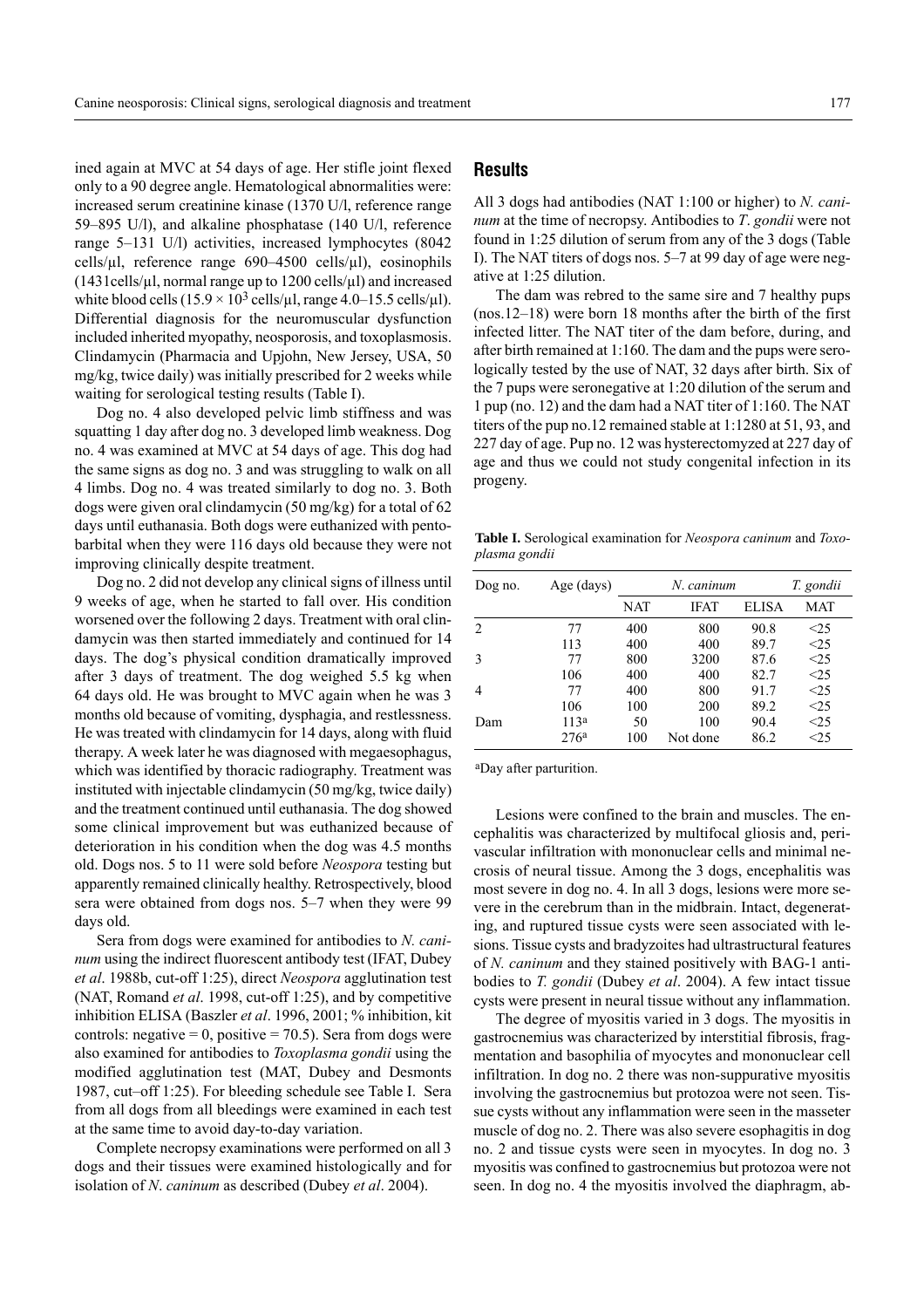dominal muscles, quadriceps, and gastrocnemius; tissue cysts were seen in all of these muscles but not in gastrocnemius. Protozoa in muscles stained positively with *N*. *caninum* polyclonal antibodies and BAG-1 antibodies, indicating they were bradyzoites (Dubey *et al*. 2004); only a few tissue cysts were present and we were unable to locate them in thin sections for transmission electron microscopy. These intramuscular tissue cysts had thin  $($  < 0.5  $\mu$ m thick) cyst walls.

*Neospora caninum* was isolated by bioassays in mice from all 3 dogs (Dubey *et al*. 2004).

#### **Discussion**

In the present study, lesions were confined to the brain and skeletal muscle and tachyzoites were not found. The absence of lesions and parasites in the spinal cord was surprising, contrary to previous reports (Dubey and Lindsay 1996). One of the 3 littermates in the present study (dog no. 2) developed megaesophagus. Megaesophagus has been reported in 2 of 27 cases of clinical neosporosis (Barber and Trees 1996). In the present study the diagnosis was confirmed at necropsy and *N*. *caninum* was demonstrated histologically in the esophageal musculature.

Treatment with clindamycin has been reported to improve clinical recovery in naturally infected dogs with neurological signs (Barber and Trees 1996). However, rarely has there been an opportunity to verify parasiticidal effects in animals naturally infected with *N*. *caninum* (Dubey *et al*. 1995, 1998). In the present study, dogs had been treated with clindamycin for approximately 2 months and they had *N. caninum* tissue cysts but no demonstrable tachyzoites. Clindamycin affects multiplication of *N*. *caninum* tachyzoites but is thought to have little or no effect on bradyzoites (Lindsay *et al*. 1994).

Diagnosis of neosporosis during life is difficult. In the present case, the age of dogs (nursing), simultaneous infection in littermates, and limb paralysis aroused suspicion of *N*. *caninum* infection. Finding of antibodies to *N*. *caninum* and not *T*. *gondii* helped diagnosis. Antibodies were detected by all 3 serological tests used (NAT, IFAT, ELISA). All 3 clinically affected dogs had IFAT and NAT titers of 1:400 or higher which were much higher than a cut-off value of 1:25. In previous reports low antibody titers (IFAT 1:50) were found in dogs that died of confirmed neosporosis (Dubey *et al*. 1988b, 1998). Therefore, even low titers in young dogs with paresis should be taken into consideration for diagnosis. The cut-off values for IFAT and NAT for the diagnosis of *N. caninum* in dogs have not been determined.

In the present study, only 3 of 11 littermate dogs had evidence of *N*. *caninum* infections. In most cases of neonatal neosporosis, clinical signs are not apparent until  $5-7$  weeks after birth. These data suggest that *N*. *caninum* is transmitted from the dam to the neonates towards terminal stages of gestation or postnatally via milk. As yet, there is no evidence of in utero transmission of *N*. *caninum* infection in naturallyinfected dogs but the transplacental transmission has been

demonstrated in experimentally infected dogs (Dubey and Lindsay 1989, Cole *et al*. 1995).

*Neospora caninum* is one of the most efficiently transplacentally transmitted parasites in cattle (Dubey 2003b). However, this may not apply to non-bovine hosts of *N. caninum*. According to Barber and Trees (1998) vertical transmission of *N*. *caninum* in dogs is highly variable and not likely to persist in the absence of horizontal infection. Results of the present study support this conclusion. In the present study at least 3 of 11 pups of the first litter had clinical neosporosis and in the second litter only 1 of 7 pups was infected. This investigation had to be discontinued because the dam was run over by a car and the seropositive female pup was hysterectomyzed. It is noteworthy NAT titers remained stable for several months in the neonatally-infected pup no. 12; its 6 littermates were seronegative at 1:20 serum dilution. Because all 7 pups were nursed by the same dam and the dam was seropositive it is assumed that pups would have acquired *N. caninum* antibodies from colostrum and that these antibodies had disappeared by day 32 in six pups. However, we cannot prove this point because the pups were not bled before day 32. These findings are important when making a decision when breeding chronically *N*. *caninum* infected dogs.

#### **References**

- Barber J.S., Trees A.J. 1996. Clinical aspects of 27 cases of neosporosis in dogs. *Veterinary Record*, 139, 439-443.
- Barber J.S., Trees A.J. 1998. Naturally occurring vertical transmission of *Neospora caninum* in dogs. *International Journal for Parasitology*, 28, 57–64.
- Baszler T.V., Adams S., Vander-Schalie J., Mathison B.A., Kostovic M. 2001. Validation of a commercially available monoclonal antibody-based competitive-inhibition enzyme-linked immunosorbent assay for detection of serum antibodies to *Neospora caninum* in cattle. *Journal of Clinical Microbiology*, 39, 3851-3857.
- Baszler T.V., Knowles D.P., Dubey J.P., Gay J.M., Mathison B.A., McElwain T.F. 1996. Serological diagnosis of bovine neosporosis by *Neospora caninum* monoclonal antibody-based competitive inhibition enzyme-linked immunosorbent assay. Journal of Clinical Microbiology, 34, 1423-1428.
- Bjerkås I., Mohn S.F., Presthus J. 1984. Unidentified cyst-forming sporozoon causing encephalomyelitis and myositis in dogs. Zeitschrift für Parasitenkunde, 70, 271–274.
- Cole R.A., Lindsay D.S., Blagburn B.L., Sorjonen D.C., Dubey J.P. 1995. Vertical transmission of *Neospora caninum* in dogs. *Journal of Parasitology*, 81, 208-211.
- Dubey J.P. 2003a. Review of *Neospora caninum* and neosporosis in animals. *Korean Journal of Parasitology*, 41, 1–16.
- Dubey J.P. 2003b. Neosporosis in cattle. *Journal of Parasitology*, 89, Suppl.,  $S42 - S56$ .
- Dubey J.P., Carpenter J.L., Speer C.A., Topper M.J., Uggla A. 1988a. Newly recognized fatal protozoan disease of dogs. *Journal of the American Veterinary Medical Association*, 192, 1269-1285.
- Dubey J.P., Desmonts G. 1987. Serological responses of equids fed *Toxoplasma gondii* oocysts. *Equine Veterinary Journal*, 19, 337-339.
- Dubey J.P., Dorough K.R., Jenkins M.C., Liddell S., Speer C.A., Kwok O.C.H., Shen S.K. 1998. Canine neosporosis: clinical